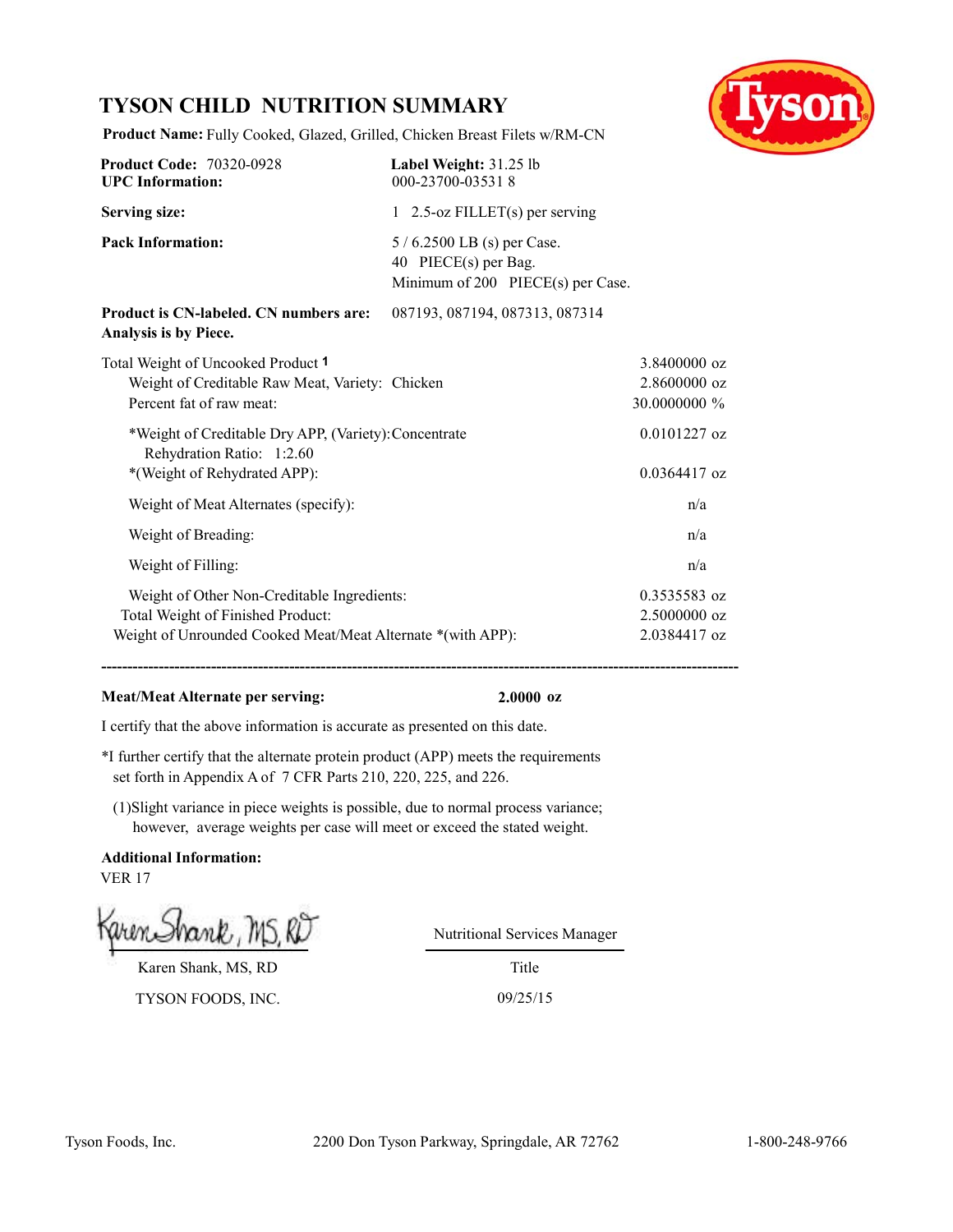# **Product Information**







# **Grilled Whole Muscle Filet, 2.50 oz.**

Product Code: 70320-928

UPC Code: 00023700035318

#### **PREPARATION**

Appliances vary, adjust accordingly. Convection Oven From frozen, place the breast filets on a lined (non-stick) sheet<br>pan with a small amount of water. Completely cover with foil. Place in a pre-**heated, 350°F convection** approximately 16-20 minutes.

# **PIECE COUNT**

40 PIECE(s) per Bag

Minimum of 200 PIECE(s) per Case

# **MASTER CASE**

| Gross Weight | 32.8617 IB | Width:  | 13 IN    |
|--------------|------------|---------|----------|
|              |            |         |          |
| Net Weight   | $31.25$ IB | Length: | 17 IN    |
| Cube:        | 1.439 FT   | Height: | 11.25 IN |

# **PALLET CONFIGURATION**



#### **INGREDIENTS**

Boneless, skinless chicken breast filets with rib meat, water, seasoning [brown sugar, salt, onion powder, chicken stock, canola oil, yeast extract, carrot powder, vegetable stock (carrot, onion, celery), garlic powder, maltodextrin,<br>flavors, silicon dioxide, citric acid, spice], modified food starch, sodium phosphates, soy protein con sugar, dextrin, potassium chloride, xanthan gum, tartaric acid, silicon dioxide, flavors, vegetable stock (carrot, onion, celery), garlic powder, carrot powder, onion powder], soybean oil.

CONTAINS soy

#### **STORAGE**

| Shelf Life:     | $365$ days |
|-----------------|------------|
| Storage Temp:   | 0 F        |
| Storage Method: | Frozen     |



### **Nutrition Facts**

Serving Size: 1 PIECE (70g) Servings Per Container: About 200

| Amount Per Serving<br>Calories 100                                                                                                        | Calories from Fat 35      |
|-------------------------------------------------------------------------------------------------------------------------------------------|---------------------------|
|                                                                                                                                           | % Daily Value*            |
| Total Fat 4g<br>Saturated Fat 1q<br>Trans Fat Og<br>Polyunsaturated Fat 1q<br>Monounsaturated Fat 1.5g                                    | 6%<br>5%                  |
| Cholesterol 40mg<br>Sodium 300mg<br>Total Carbohydrate 2q<br>Dietary Fiber Og<br>Sugars Og                                                | 13%<br>13%<br>1%<br>0%    |
| Protein 15g                                                                                                                               | 30%                       |
| Vitamin A 0%<br>Calcium 0%                                                                                                                | Vitamin C 0%<br>Iron $4%$ |
| * Percent daily values are based on a 2,000 calorie<br>diet. Your daily values may be higher or lower<br>depending on your calorie needs. |                           |

#### **CN Label:** Yes

**CN Label Numbers:** 087193, 087194, 087313, 087314

**CN Statement:** One 2.50 oz. fully cooked, glazed, grilled chicken breast filet with rib meat provides 2.00 oz. equivalent meat/meat alternate for the Child Nutrition Meal Pattern Requirements.

To obtain a signed copy of the CN statement for this item, please contact the Tyson Food Service Concierge via [e-mail](mailto:fscomments@tyson.com) or call 1-800- 248-9766.

**tysonfoodservice.com 1-800-24-TYSON**

©2011 Tyson Foods, Inc. Trademarks and registered trademarks are owned by Tyson Foods, Inc. or its subsidiaries. Product information valid as of 10/16/2014.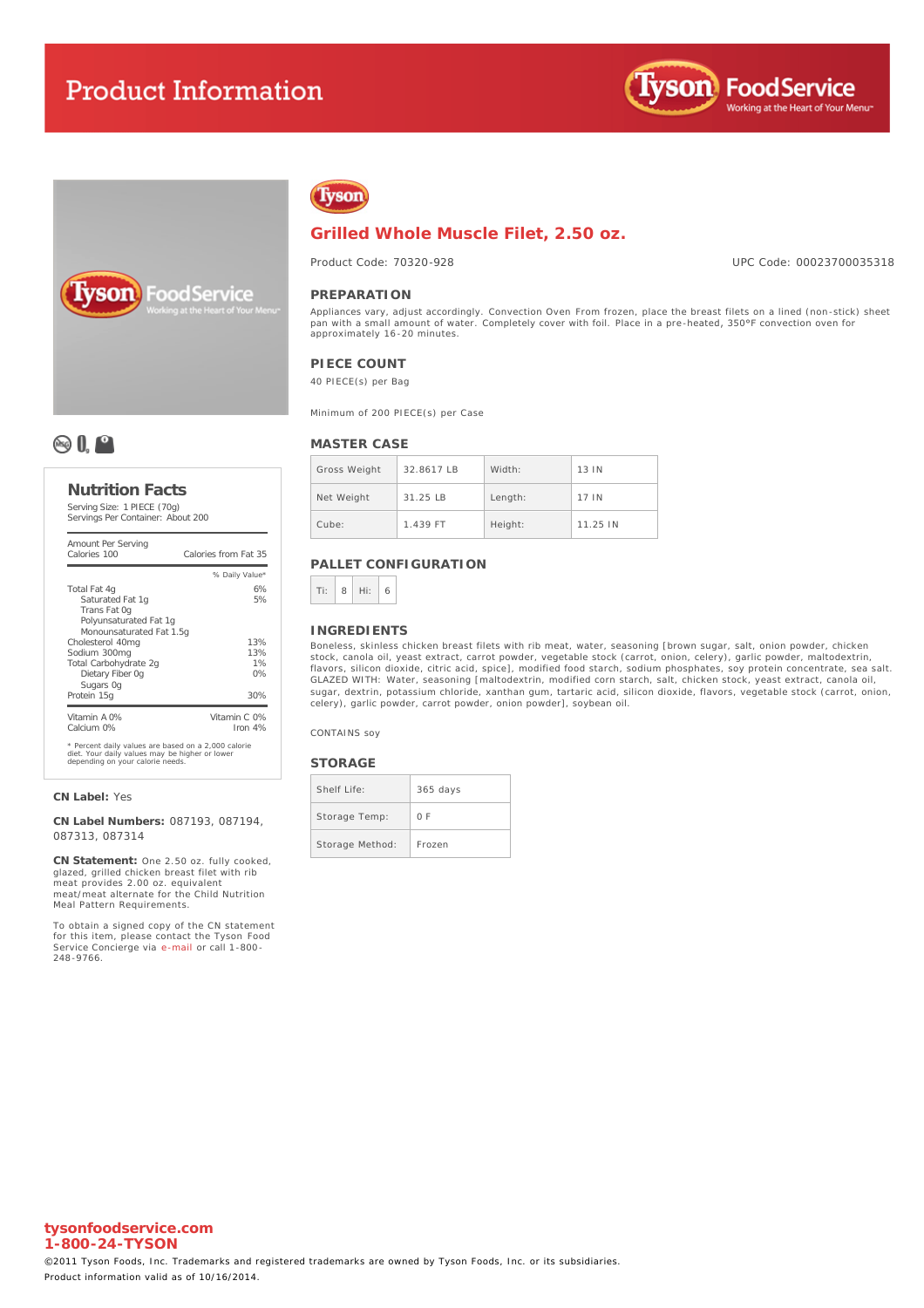| DISTRIBUTED BY: TYSON FOODS, INC., SPRINGDALE, AR 72765-2020 U.S.A.<br>KEEP FROZEN<br>350°F convection oven for approximately 16 - 20 minutes.<br>on a lined (non-stick) sheet pan with a smal amount of<br>water. Completely cover with foil. Place in a pre-heated.<br>NET WT. 31.25 LBS. | CN One 2.50 oz. fully cooked, glazed, grilled, chicken breast filet with rib meat provides 2.00<br>CN oz. equivalent meat/meat alternate for the Child Nutrition Meal Pattern Requirements. (Use<br>  of this logo and statement aut<br>$\frac{1}{2}$<br>PREPARATION: Appliances vary, adjust accordingly,<br>Convection Oven: From frozen, place the breast filets<br>087193<br>$\frac{\Omega}{2}$<br>VERIFIED<br>$\sqrt{s}$ 0 $\sqrt{s}$<br>P-1325<br>DEP,<br>AGRICULTUR<br>V P-1325<br>$FOR_{H_2}$ | soy protein concentrate, sea salt. GLAZED WITH: Water, seasoning [maltodextrin, modified corn starch, salt, chicken stock, yeast extract, canola oil, sugar, dextrin,<br>potassium chloride, xanthan gum, tartaric acid, silicon dioxide, flavors, vegetable stock (carrot, onion, celery), garlic powder, carrot powder, onion powder], soybean oil.<br>carrot powder, vegetable stock (carrot, onion, celery), garlic powder, maltodextrin, flavors, silicon dioxide, citric acid, spice], modified food starch, sodium phosphates,<br>INGREDIENTS: Boneless, skinless chicken breast filets with rib meat, water, seasoning [brown sugar, salt, onion powder, chicken stock, canola oil, yeast extract<br>CONTAINS: SOY.<br>WITH RIB MEAT<br>FULLY COOKED, GLAZED, GRILLED<br><b>CHICKEN BREAST FILET</b><br>∘<br>?<br>∎<br>P-CN | <b>NSOL</b> |
|---------------------------------------------------------------------------------------------------------------------------------------------------------------------------------------------------------------------------------------------------------------------------------------------|-------------------------------------------------------------------------------------------------------------------------------------------------------------------------------------------------------------------------------------------------------------------------------------------------------------------------------------------------------------------------------------------------------------------------------------------------------------------------------------------------------|-------------------------------------------------------------------------------------------------------------------------------------------------------------------------------------------------------------------------------------------------------------------------------------------------------------------------------------------------------------------------------------------------------------------------------------------------------------------------------------------------------------------------------------------------------------------------------------------------------------------------------------------------------------------------------------------------------------------------------------------------------------------------------------------------------------------------------------|-------------|
| FF#110862829                                                                                                                                                                                                                                                                                | calorie diet<br>Protein 15g<br>Percent Daily Values are based on a 2,000<br>Vitamin A 0%<br>Calcium<br>9,0<br>Vitamin C<br><b>Iron</b><br>30%<br>4%<br>$\frac{60}{6}$                                                                                                                                                                                                                                                                                                                                 | Sodium 300mg<br>Cholesterol 40mg<br>Total Fat 4g<br>Amount Per Serving<br>Servings Per Container About 200<br>Serving Size 1 Piece (70g)<br><b>Total Carbohydrate</b><br>Calories 100<br><b>Nutrition Facts</b><br><b>Bo</b> suebns<br>Dietary Fiber 0g<br>Saturated Fat 1g<br>Trans Fat<br>යි<br>Calories from Fat 35<br>% Daily Value*<br>δZ<br>$13\%$<br>$13\%$<br>$\frac{6}{6}$<br>ိုင္ပ<br>$\frac{1}{8}$<br><b>့</b>                                                                                                                                                                                                                                                                                                                                                                                                           | 6<br>N<br>œ |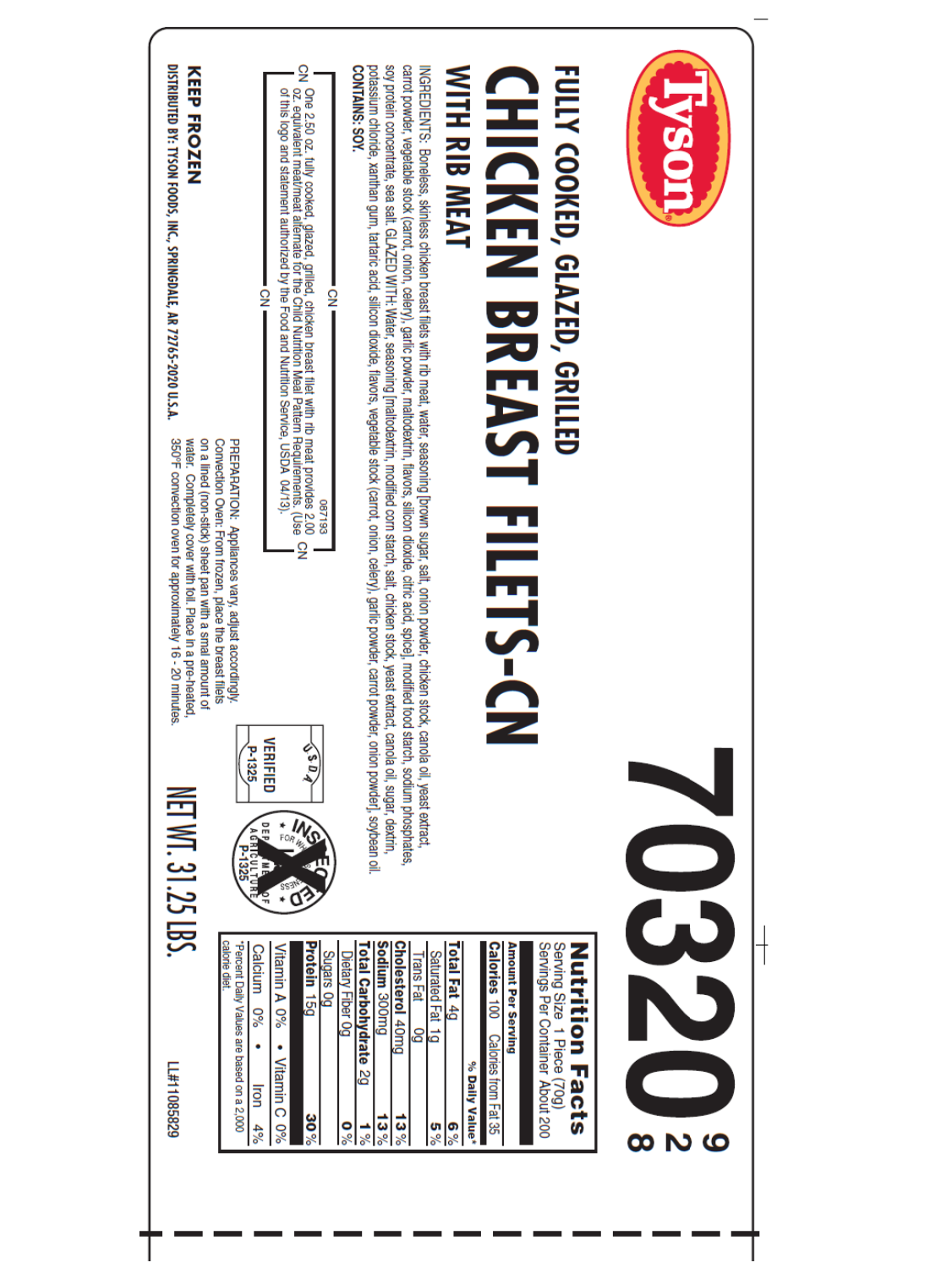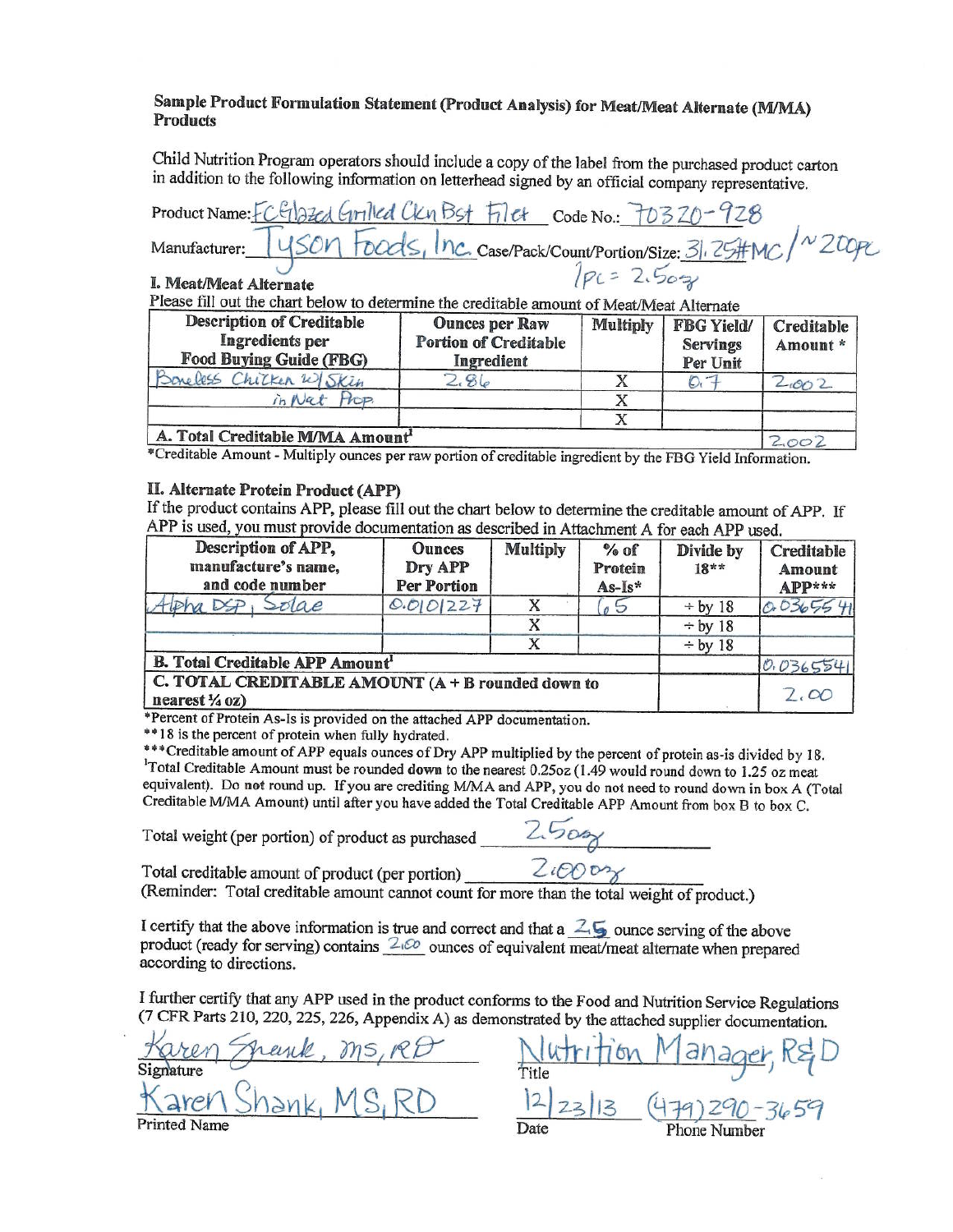# Formulation Statement for Documenting Grains in School Meals Required Beginning SY 2013-2014 Crediting Standards Based on Revised Exhibit A<br>weights per oz equivalent

School Food Authorities (SFAs) should include a copy of the label from the purchased product carton in addition to the following information on letterhead signed by an official company representative. Grain products may be credited based on previous standards through SY 2012-2013. The new crediting standards for grains (as outlined in Policy Memorandum SP 30-2012) must be used beginning SY 2013-2014. SFAs have the option to choose the crediting method that best fits the specific needs of the menu planner.

Product Name: FCGI2zed Guilled CKn Bst Fillet Code No.: 70320 Son Foods, Inc. Case/Pack/Count/Portion/Size: 31.25# Manufacturer:

I. Does the product meet the Whole Grain-Rich Criteria: Yes (Refer to SP 30-2012 Grain Requirements for the National School Lunch Program and School Breakfast Program)

II. Does the product contain non-creditable grains: Yes  $\frac{\lambda}{\Lambda}$  No How many grams:  $\frac{\delta^2 H}{\delta}$  (Products with more than 0.24oz equivalent or 3.99 grams for Groups A-G and 6.99 grams for Group H of non-

creditable grains cannot be credited using Exhibit A weights. Please use template for crediting using amount of creditable grains).

III. Use Policy Memorandum SP 30-2012 Grain Requirements for the National School Lunch Program and School Breakfast Program: Exhibit A to determine if the product fits into Groups A-G, Group H or Group I. (Please be aware that different methodologies are applied to calculate servings of grain component based on creditable grains. Groups A-G use the standard of 16 grams creditable grain per oz eq; Group H uses the standard of 28 grams creditable grain per oz eq; and Group L is reported by volume or weight). Indicate which Exhibit A Group (A-I) the Product Belongs:

| Product per Food    | <b>Product as</b> | equivalent as listed | Creditable          |
|---------------------|-------------------|----------------------|---------------------|
| <b>Buying Guide</b> | Purchased         | in SP 30-2012        | Amount <sup>1</sup> |
|                     |                   |                      |                     |

<sup>1</sup> (Portion size)  $\div$  (Exhibit A weight for one oz eq)

<sup>2</sup>Total Creditable Amount must be rounded **down** to the nearest quarter  $(0.25)$  oz eq. Do not round up.

Total weight (per portion) of product as purchased. Total contribution of product (per portion) \_

I further certify that the above information is true and correct and that a ounce portion of this product (ready for serving) provides <u>oz</u> equivalent Grains. I further certify that non-creditable grains are not above 0.24 oz eq. per portion.

Signature